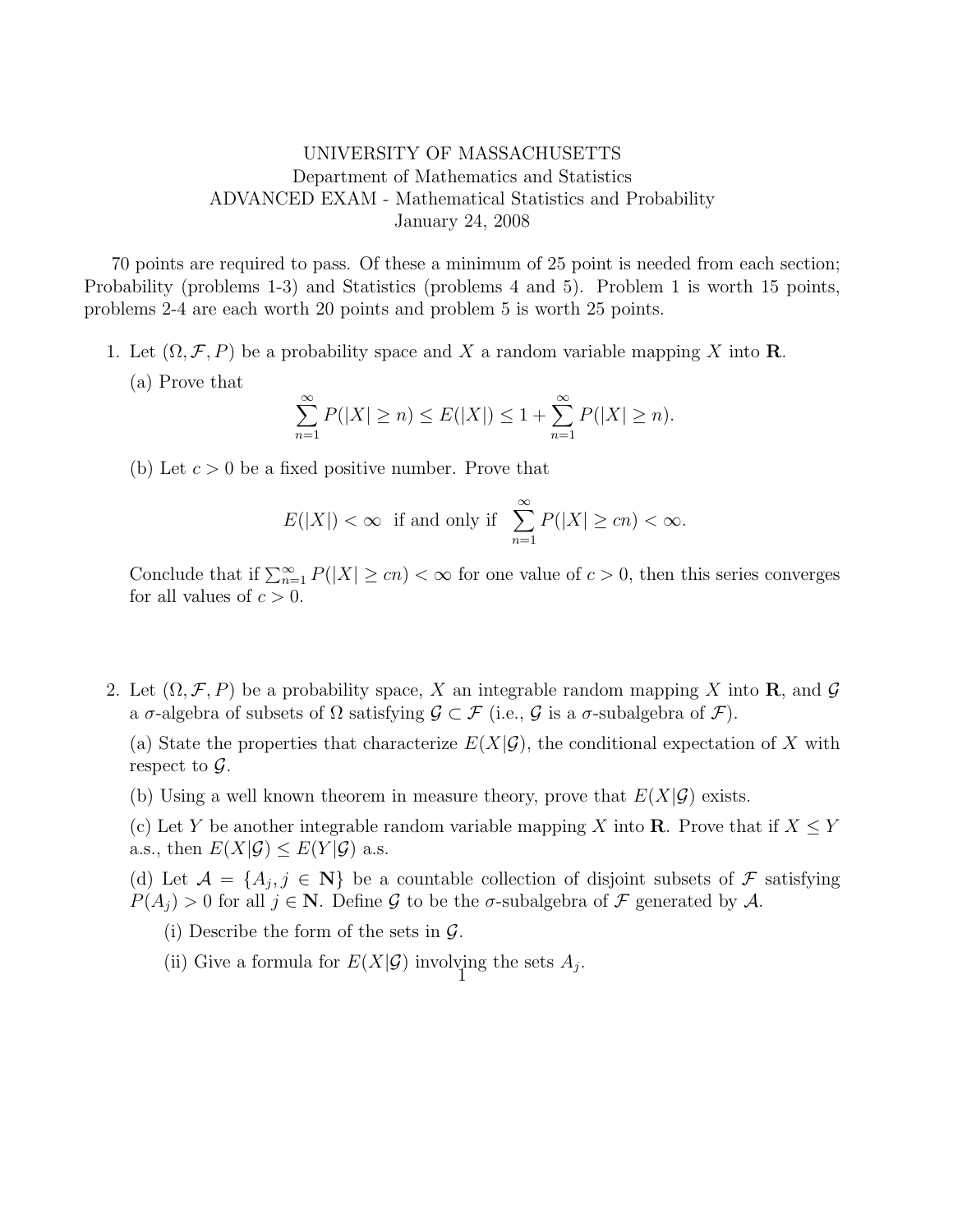3. Let  $(\Omega, \mathcal{F}, P)$  be a probability space and  $\{X_i, i \in \mathbb{N}\}\$ a sequence of independent, identically distributed random variables mapping  $\Omega$  into **R** and satisfying  $E(X_i) = 0$  and  $M =$  $E(|X_i|^4) < \infty$  for all  $i \in \mathbb{N}$ . Define  $S_n = \sum_{i=1}^n X_i$ .

(a) Prove that  $\sigma^2 = E(|X_i|^2) < \infty$  for all  $i \in \mathbb{N}$ . Then use this fact to prove the weak law of large numbers for  $S_n/n$ . Prove the weak law of large numbers directly; do not deduce it from part (c) of this problem.

(b) Prove that for any  $\delta > 0$  there exists  $C < \infty$  such that for all  $n \in \mathbb{N}$ 

$$
P(|S_n/n| \ge \delta) \le C/n^2.
$$

(c) Prove the strong law of large numbers for  $S_n/n$ . (**Hint.** Using part (b), derive a suitable upper bound for  $P(A<sup>c</sup>)$ , where  $A = \{S_n/n \to 0\}$ .

4. Let  $X_1, \ldots, X_n$  be i.i.d. from a gamma distribution with parameters  $\alpha$  and  $\gamma$ , both positive; i.e.,

$$
f(x_i) = \frac{x_i^{\alpha - 1} e^{-x_i/\gamma}}{\Gamma(\alpha)\gamma^{\alpha}} I_{(0,\infty)}(x_i)
$$

- (a) Write out the log-likelihood function and get the likelihood/score equations for obtaining the maximum likelihood estimates of  $\alpha$  and  $\gamma$ . You can just leave the derivative of  $\Gamma(\alpha)$  denoted as  $\Gamma'(\alpha)$  in your solution.
- (b) Find the Fisher Information matrix.
- (c) The likelihood equations do not have a closed form solution. Describe how you would proceed using either Fisher's scoring method or Newton-Raphson to proceed iteratively to obtain a solution to the likelihood equation (assuming for now that it exists).
- (d) Assuming that  $g(\alpha) = log(\alpha) (\Gamma'(\alpha)/\Gamma(\alpha))$  is monotonic in  $\alpha$ , argue that a solution to the likelihood equations exists almost surely.
- 5. Let  $X_1, \ldots X_n$  be i.i.d.  $N(\mu, \sigma^2)$ .
	- (a) Find a set of two complete sufficient statistics. Note: You can apply a result for exponential families, but state it carefully and justify any conditions that need to hold to use the result.